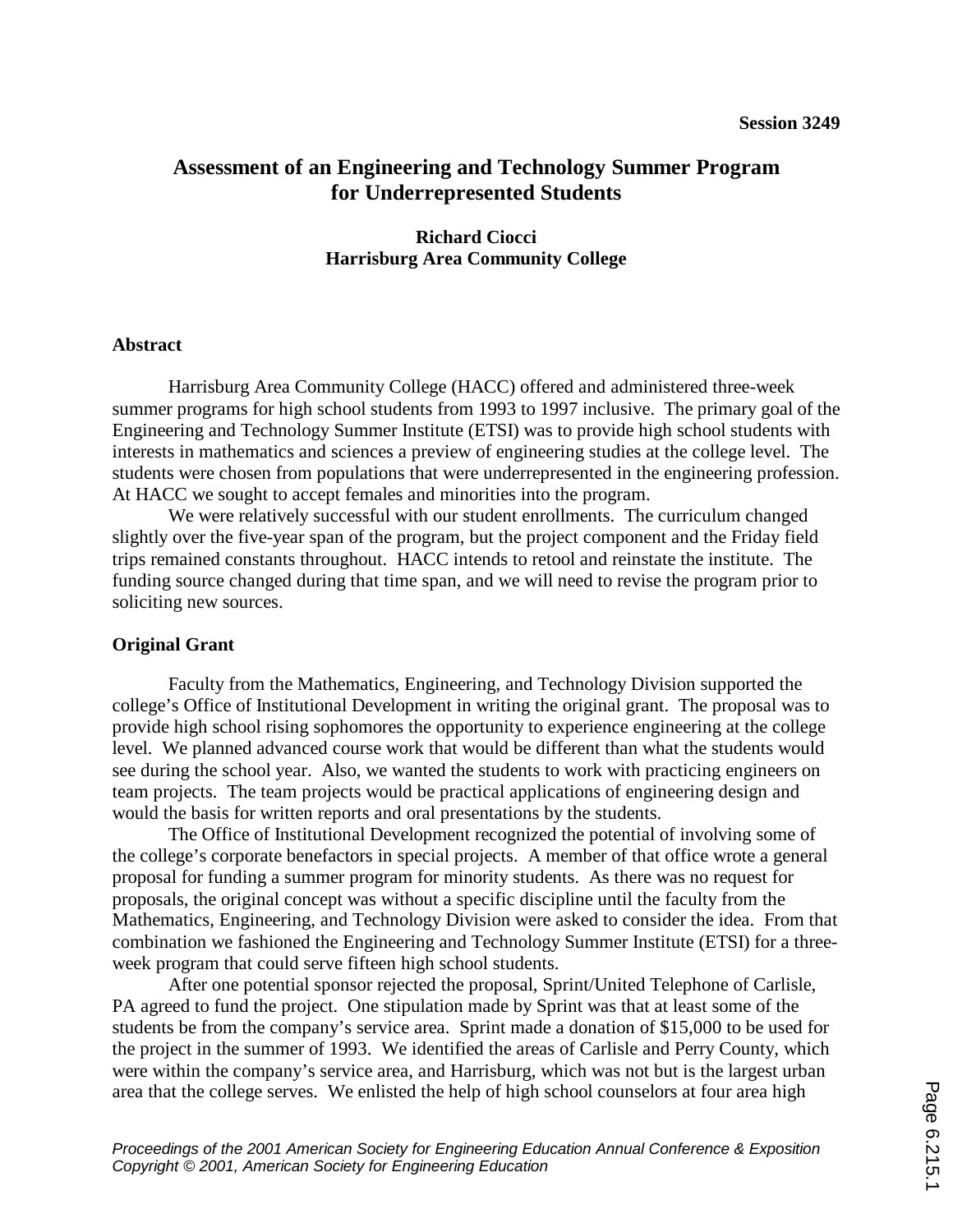schools to identify fifteen students who had advanced standing in math and science courses and had at least a passing interest in engineering.

# **The Program**

We developed the summer program to be three weeks of seven-hour days. Each day would include a one-hour break for lunch and recreation as the students were given meal tickets and invited to use campus facilities. The college has closed on Fridays during the summer, so we developed a curriculum based on 72 contact hours dividing that in half for classroom work and half for project time. We included English, mathematics, chemistry, computer-aided drafting, and computer programming in the course schedule. As the institute evolved over the years, we added sciences and speech to the class schedule. Table 1 includes the courses in the curriculum and the hours devoted to each subject. Beyond the 72 hours of course and project work were two six-hour field trips and a two-hour concluding luncheon. This schedule represents the 1996 institute. The first two Fridays of the Institute were dedicated to off-campus trips to local industries. Over the years we visited Sprint/United Telephone, Three Mile Island, True Temper, and Keystone Railway Equipment. On the third Friday we had a luncheon at which the students presented the findings of their project work to faculty, family, and friends.

| Subject                        | Hours |
|--------------------------------|-------|
| Welcome/Orientation            | 1.5   |
| Library usage                  | 1.5   |
| Internet instruction and usage | 4.5   |
| English                        | 4.5   |
| Speech                         | 4.5   |
| Math                           | 4.5   |
| Physics                        | 3     |
| Chemistry                      | 3     |
| <b>CAD</b>                     | 4.5   |
| 3D Studio                      | 4.5   |
| Projects                       | 36    |

Table1: Institute Curriculum from 1996

 Classroom activities were tied together and most were linked to engineering and technology project work. The CAD and 3D Studio instruction was generic to all students, but for those project groups, which presented drawings for their designs, the instruction became more specific to their needs during the Institute. The English, speech, library, and Internet classes were based on researching, technical writing, and interpersonal communications. Written technical reports were required of all project teams, and those reports were created and edited in the English classes. Project teams also gave formal oral presentations at the luncheon having worked on the requisite skills in the speech classes. Math, physics, and chemistry classes were general in nature, but all were purposely experimental and applied. All three classes dealt with topics that went beyond the traditional high school curricula.

 Project topics were varied. In one particular year, 1996, the projects were as follows. "Swimming Pool Bulkhead Design." "Analysis of Acid Rain in Harrisburg." "Environmental Analysis of VCR Design." "Design of a Home for the Physically Challenged." Students were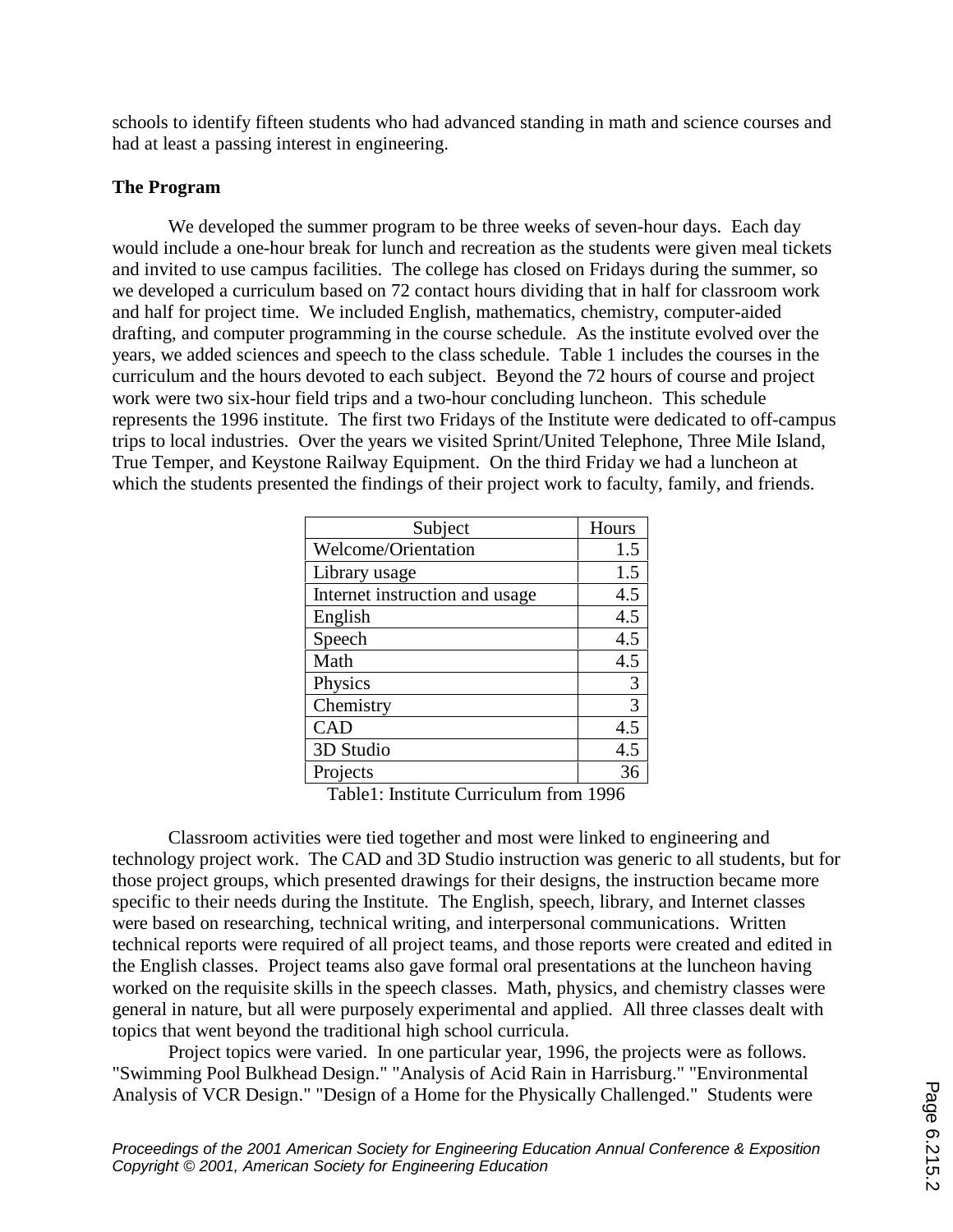given project proposals made by the mentors for the various projects. The students were encouraged to choose their projects based on their interests. Mentors worked with the project teams in labs and in the field. The bulkhead and home design teams produced engineering drawings of their work. The acid rain team conducted experiments and presented the results. The VCR team disassembled a VCR, measured and weighed its contents, and made recommendations on how the design could be improved to reduce the amounts and types of material used.

### **Past Institutes**

 Sprint/United Telephone supported the program in whole in 1993, 1994, and 1995 and in part in 1996. The HACC Foundation was responsible for funding the remainder of 1996 and the 1997 Institute. Whereas Sprint supported the Institute by providing funds in each of the first three years, we had to prepare a proposal for the college's Special Initiatives Grant program. That proposal was for funds provided by the college's foundation to continue in the fourth and fifth years. Sprint's generous grants helped the Institute begin and grow. However, downsizing of the company's operations in the Harrisburg-Carlisle area the college its Institute funding.

 The HACC Foundation rejected the proposal for a sixth year suggesting that the program be included within the operating budget of one of the college divisions. As of this time that has not happened, so we are at the stage of assessing the program for potential revision. We have been considering funding sources both internal and external to the college.

#### **The Institute Students**

Sixty-four different students from nine local high schools and two out-of-town schools participated in the five institutes. Of those, ten students came to a second institute, so we had a head count of seventy-four students in the five years of the program. It is significant that ten students returned for a second Institute, and two students were younger siblings of previous students. Thirty-two students, or exactly one half, were female. Thirty-three participants were African-American, five were Asian-American, three were Latino, and two were recent Russian immigrants. Table 2 is a summary of the student participants by gender and cultural background.

| Female           | 36 |
|------------------|----|
| Male             | 36 |
| African American | 33 |
| Asian American   |    |
| Latino           |    |
| International    |    |
| Caucasian        |    |
|                  |    |

Table 2: Student Demographics

 As our goal was to attract underrepresented students to engineering, we succeeded. Engineering has traditionally been a profession with a large Caucasian male population. Of the sixty-four institute participants, twelve were white males. Of those, two were the Russian immigrants, five came from rural schools, and the other five came from typically urban schools.

 Table 3 is a comparison of ETSI students to HACC engineering student composition and national averages. The ETSI percentages are based on the 72 students in the program counting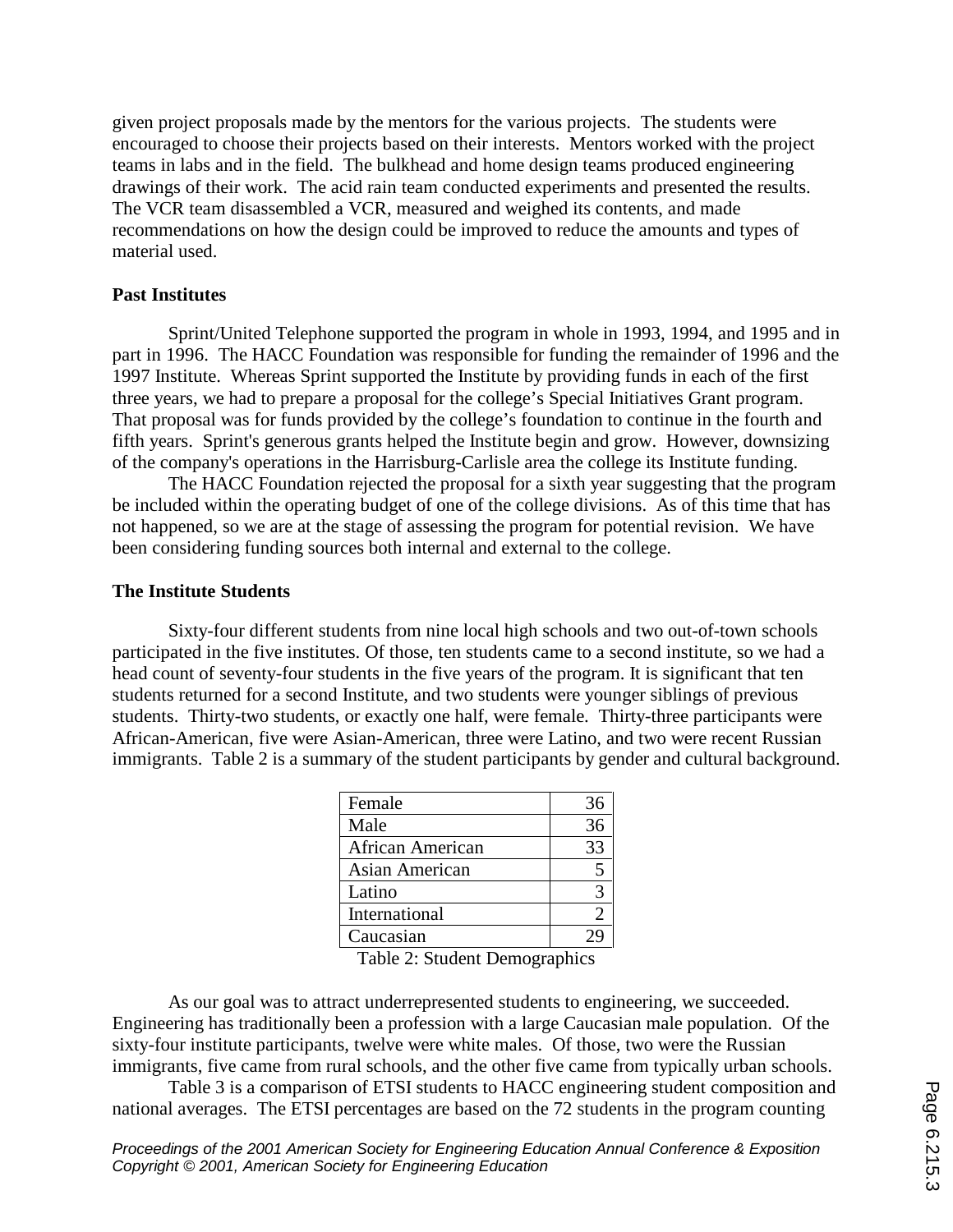the two recent Russian immigrants as Caucasian males since the other data does not include international students. The HACC data are from a five-semester period from 1998 to 2000 of students in the Statics courses in either the engineering or the engineering technology programs and are based on 98 students total. The national averages are for total undergraduate engineering enrollments for 1997 [1].

|                  | <b>ETSI</b>         | <b>HACC</b>                                | National |
|------------------|---------------------|--------------------------------------------|----------|
| Female           | 50%                 | 9%                                         | 19%      |
| Male             | 50%                 | 91%                                        | 81%      |
| African American | 46%                 | 1%                                         | 6.8%     |
| Asian American   | 7%                  | 13%                                        | 10.8%    |
| Latino           | 4%                  | 0%                                         | 8.4%     |
| Caucasian        | 43%                 | 86%                                        | 74%      |
| m 11 1 2         | $\alpha$ $\alpha$ . | $\blacksquare$<br>$\overline{\phantom{a}}$ |          |

Table 3: Comparison of Student Body Composition

 In comparing the institute to HACC engineering enrollments in general and national undergraduate engineering enrollment, it is obvious that we met our goal with females and African American students. The institute was behind HACC in general and national enrollments with Asian American students but ahead of HACC with Latino students.

# **Program Objectives**

 There were a few stated objectives that we set out to achieve with the institute. They were:

- 1. We wanted participants to learn from engineers about how the profession fits in today's work place.
- 2. We wanted participants to learn which courses are in an engineering program at the postsecondary level and to learn what would be expected of them in a college setting.
- 3. We wanted participants to work together as team members to define a problem, research potential solutions, and develop practical recommendations.
- 4. We wanted to motivate the participants to learn more about engineering and technology during their secondary school programs so they are better prepared to make their career decisions.

# **What Worked Well**

 When measured against the stated objectives, the Institute met each one during each year of the program. We had engineers representing various disciplines including mechanical, electrical, civil, environmental, construction, and chemical. Students had the opportunity each year to choose with which of the project teams and engineering mentors they wanted to work. Students were given a college-type program schedule for the purpose of exposing them to a postsecondary setting. Courses that are part of a typical engineering program including advanced mathematics, physics, chemistry, CAD, written and oral communications, were on the schedule. Students had written assignments in the forms of journals and reports. Each project team was responsible for written and oral presentations. The team projects covered half of the program time. Student teams defined a problem, researched the options, analyzed the results, and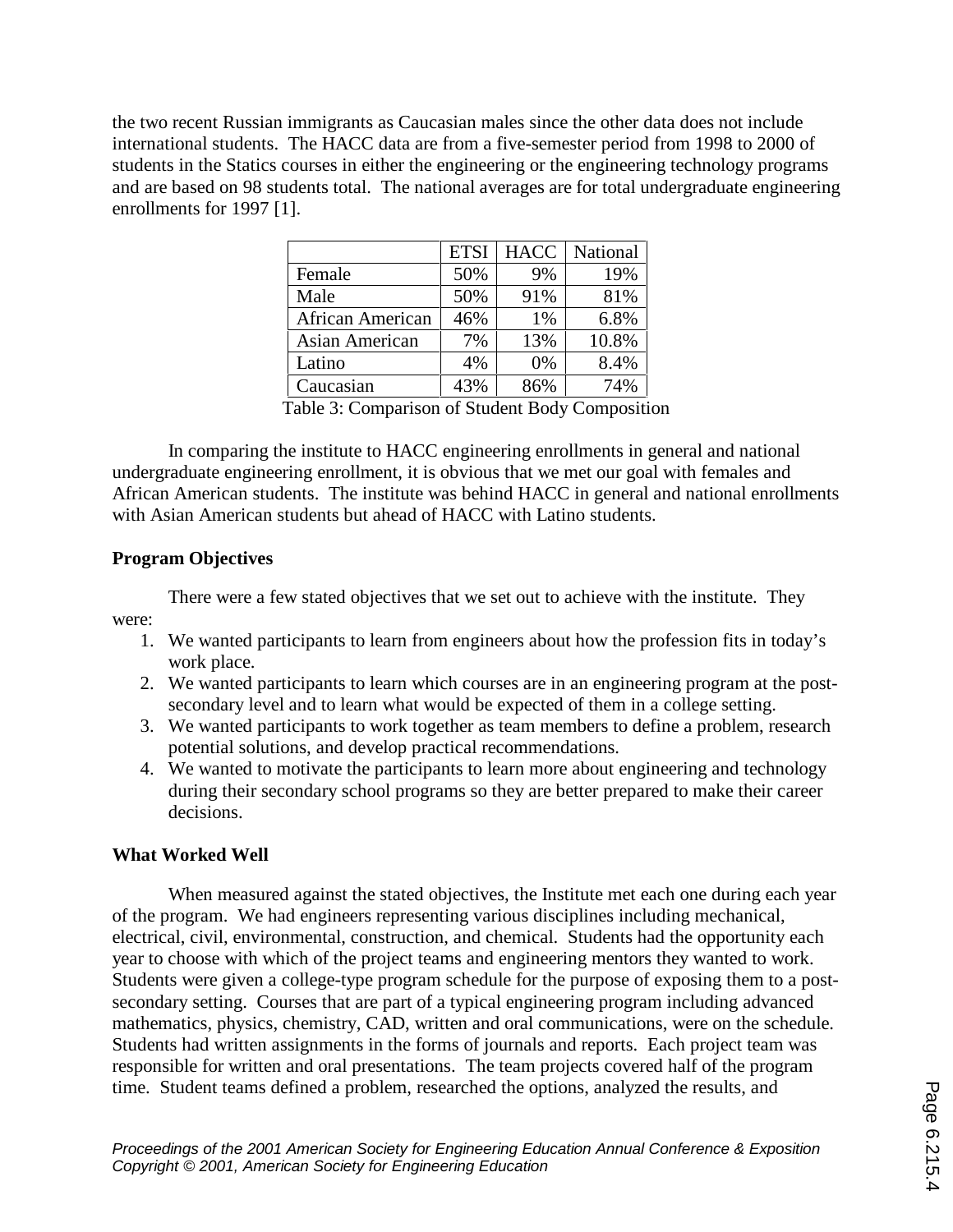presented the findings. Students relied on each other and their engineering mentors for feedback and interaction.

 The final objective of giving the students an experience that could help them decide what programs and courses to follow in high school was also met. We know that most of the sixtyfour students did not choose engineering as their initial major once they reached college, but most did pursue programs in the natural or physical sciences or in technology fields.

 At last count twenty-one of the students have enrolled in HACC for at least one credit or non-credit course. There are currently three students who are enrolled in degree programs. While recruitment of Institute students into HACC was not a goal, providing them with the experience to interest them in further education was. We have parents' testimonials that the Institute did help guide their children to continue their studies with at least a couple receiving scholarships to institutions such as West Virginia University and the University of Maryland Baltimore County.

 Other parts of the program that received positive comments from participants included the trips (they liked the visits to Sprint very much), the use of the college's resources (they used the recreational facilities and the computer labs), and the freedom of the college schedule (they had too much freedom at times).

## **What Didn't Work As Well**

We recognize that when recruiting students to the Institute we limited our range of high schools from which we chose. HACC serves a three-county area that includes twenty-two sponsoring school districts. A more inclusive Institute should be more comprehensive in coverage. We did focus on the Sprint service area that intersected the college's sponsor area due to the company's request.

 Relying on the high school counselors to aid in recruiting students for any program has proven to be marginal at best. There are some secondary schools where communication of special programs to the right students works better than at others. Not to fault the schools entirely, some years we provided less lead-time in the recruiting process than we did in others. The college does maintain active databases for high school students in various areas. One source for the engineering and technology database is the list of students who attend an annual Engineering Career Day during Engineers Week in February. That database was not helpful to the ETSI recruitment process as most students included there are juniors and seniors. Radio advertising was done in a couple years with moderate success. Using the college's contacts with local churches did prove beneficial for the last year of the Institute. Those churches with active youth groups were the most helpful.

 Identifying the best student audience for the Institute was based on the objective of having their experience with us be useful in choosing their high school courses. To that end we chose the students who were entering  $10<sup>th</sup>$  grade as those who would benefit most. There were other factors that validated our choice for very different reasons. Students younger than  $10<sup>th</sup>$ grade age were less apt to meet the rigors of the Institute in terms of the homework and teamwork required. Maturity of the individual was certainly a factor, but so was dealing with a college schedule for those who had yet to follow one from high school.

At the other end of the spectrum were the students who were beyond  $10<sup>th</sup>$  grade. The automobile driving age in Pennsylvania is 16 years, and many students get their licenses during their  $11<sup>th</sup>$  grade year. For those who came to the Institute of driving age, as long as they had a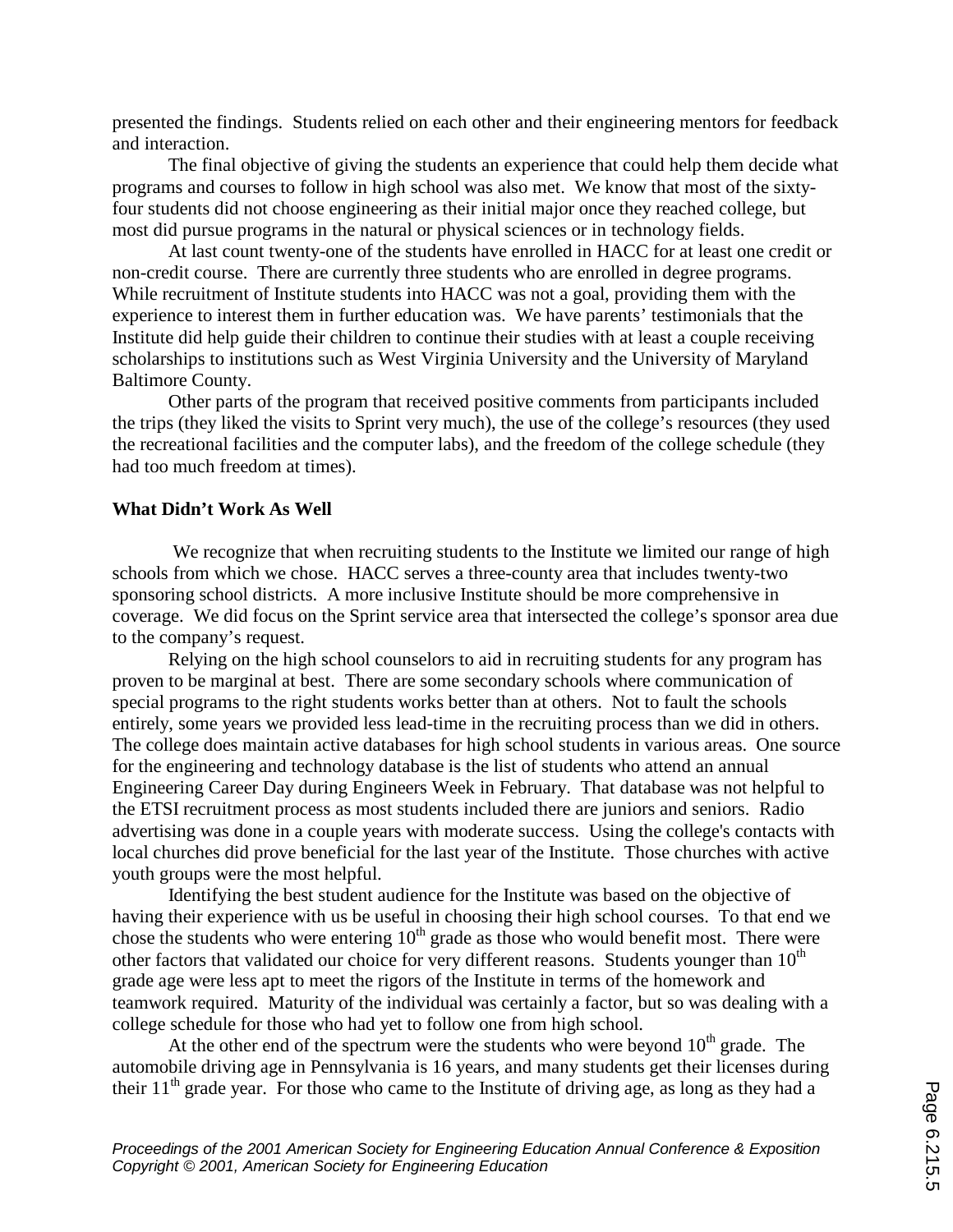car available, they tended to leave before the end of the day. Most of these students were responsible enough to come to the Institute daily and arrive on time; however, the temptation to leave early on a summer's day was too great too often.

 From the student's evaluations of the program there were a couple facets of the program that consistently received negative comments. When we started the Institute we often had 90– minute classes for most of the academic courses. The students didn't like the length of those classes, so we did change most lecture classes to 45 minutes. Laboratories in CAD and sciences were acceptable in longer time periods. Another area the students identified for improvement was the workload expected. As can be expected these high school students have a limited patience for schoolwork in the summer. They did not often take kindly to homework assignments from the Institute. Most students were successful in completing assignments during the classes, but homework was another issue.

 We did have one negative comment from a student's guardian, her grandmother, who felt the students were given too much free time to wander about the campus on their own. Whereas HACC maintains a visible, uniformed security patrol at all times, the comment suggested concern for high school students at the college. Each year we did hire teaching assistants who acted as chaperones as well as laboratory aides and project coordinators. It was with the help of the assistants that we were able to keep our eyes on our Institute students.

## **Benefit to the College**

 Harrisburg Area Community College has as one of its primary objectives the creation of a multi-cultural environment on campus and in the classroom. The nature of the Institute is to include those individuals from various backgrounds who don't often receive support to pursue engineering and technology as career choices. Our student recruitment spanned urban and rural areas, crossed racial lines, and attempted to reduce the gender gap in the engineering classroom. HACC does benefit as a college when students from multi-cultural backgrounds are brought together for a program such as this. The participating faculty and staff also benefit from the interaction with these students as the unique perspective from many cultures broadens any engineering project application.

 Other benefits to the college include the use of the Institute as a recruiting tool. Public perception of the college also benefits from such a program as the Institute enjoyed newspaper and television coverage. Lack of funding for 1998 did temporarily halt the program, but we at the college recognize the benefits to our service area and expect to begin anew as early as 2002.

## **The Next Step**

 The obvious next step is to investigate additional funding opportunities to resume the Institute. There are local and national private organizations that provide funding for programs similar to ETSI. We don't expect a private corporate donation to fund the Institute in total, so independent organizations may be the best alternative for funding. Designing the Institute to handle fifteen students per session seems to be optimal. Including the courses and projects as we have in the past has met the objectives of introducing students to an engineering curriculum as well as challenging the students to be productive in completing projects. Recruiting female and minority students meets the main objective of the program to involve the underrepresented population in engineering.